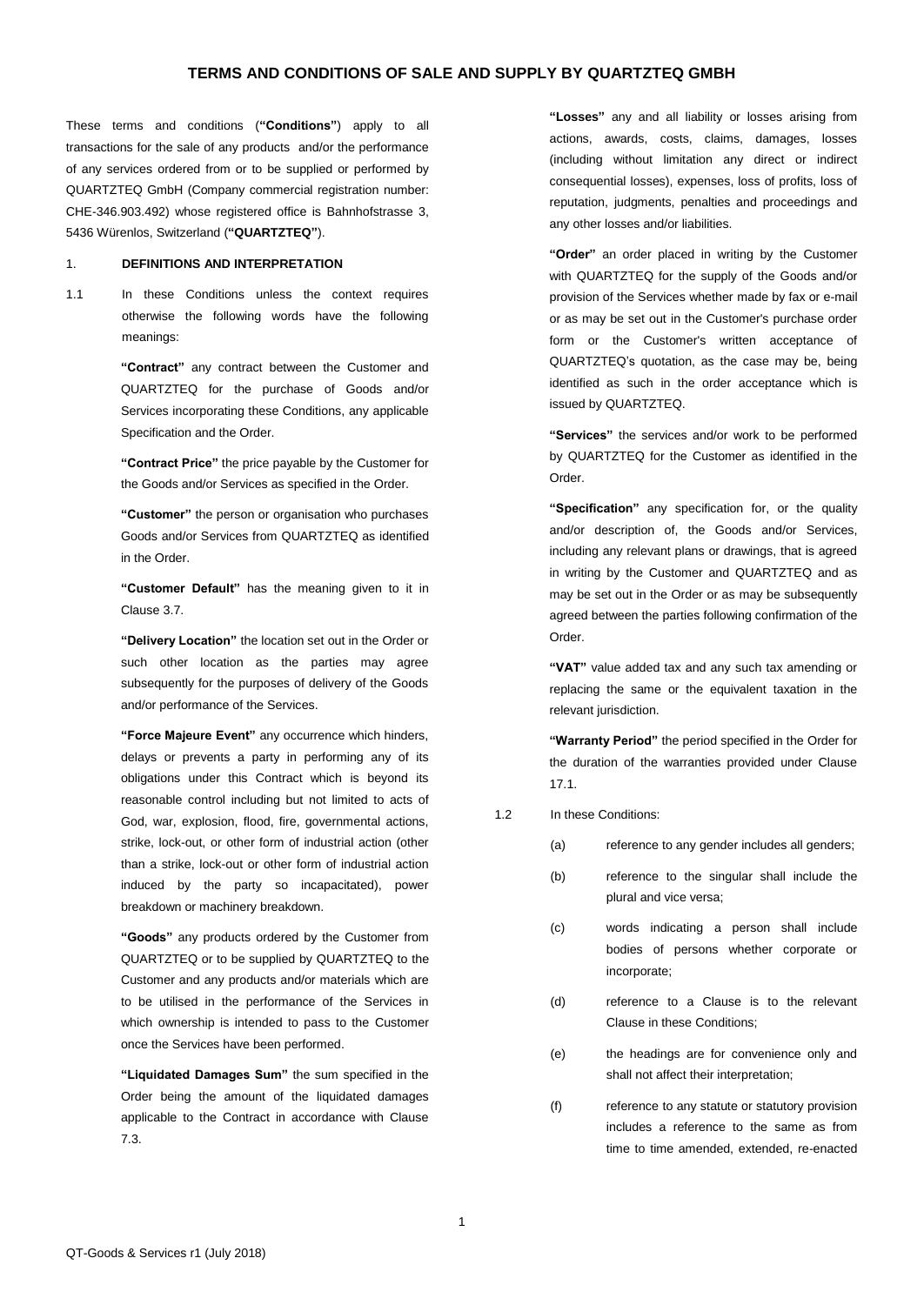or consolidated and all subordinate legislation from time to time made under it.

### 2. **FORMATION OF CONTRACT**

- 2.1 The Order constitutes an offer by the Customer to purchase the Goods and/or the Services on these Conditions.
- 2.2 Any quotation given by QUARTZTEQ shall not constitute an offer, and unless specified otherwise by QUARTZTEQ in writing, is only valid for a period of 30 calendar days from its date of issue.
- 2.3 A legally binding contract will only be formed between QUARTZTEQ and the Customer when either:
	- (a) QUARTZTEQ has notified the Customer of its acceptance of the Customer's Order in writing; or
	- (b) (if earlier) by its actions has commenced performance of the Customer's Order.
- 2.4 A read receipt or delivery receipt of an email will not amount to written confirmation of QUARTZTEQ's acceptance of the Customer's Order.
- 2.5 QUARTZTEQ may refuse to accept any Order placed by the Customer and will have no liability to anyone else in such circumstances.
- 2.6 These Conditions apply to the Contract to the exclusion of any other terms that the Customer seeks to impose or incorporate, or which are implied by trade, custom, practice or course of dealing.

## 3. **SPECIFICATION**

- 3.1 The quantity, quality and description of the Goods and/or Services shall be as specified in the Order and/or in any Specification provided to QUARTZTEQ by the Customer or produced for the Customer by QUARTZTEQ and/or as otherwise agreed in writing between the parties. Details in brochures and price lists produced by QUARTZTEQ and/or the Specification are intended as guidance only and are only intended to give a general approximation of the Goods and/or Services unless stated in the Order or otherwise agreed in writing.
- 3.2 Any Specification, moulds, dies, materials and/or equipment together with the copyright, design rights, patents and/or any other intellectual property rights in all Specifications, data and materials specifically produced and/or used by QUARTZTEQ for the Customer in connection with the Contract, shall be and

shall remain the exclusive property of QUARTZTEQ, unless such data or materials is provided to QUARTZTEQ by the Customer.

- 3.3 The Customer shall check and ensure that any Order and any Specification is accurate and adequate for the provision of the Goods and/or Services and QUARTZTEQ shall have no liability for any Losses arising from or in connection with any errors in any Specification or details provided by and/or approved by the Customer or in any delay by the Customer is providing and/or approving the same.
- <span id="page-1-1"></span>3.4 To the extent that the Goods are to be manufactured in accordance with a Specification supplied by the Customer, the Customer shall indemnify QUARTZTEQ against all Losses (including all legal and other professional costs and expenses) suffered or incurred by QUARTZTEQ in connection with any claim made against QUARTZTEQ for actual or alleged infringement of a third party's intellectual property rights arising out of or in connection with QUARTZTEQ's use of the Specification. **This Clause [3.4](#page-1-1) shall survive termination of the Contract.**
- 3.5 The Customer shall give QUARTZTEQ any information requested by QUARTZTEQ to perform the Contract.
- 3.6 The Services shall be performed by appropriately qualified and trained personnel with due care and diligence to such high standard of quality as it is reasonable for the Customer to expect in all the circumstances.
- <span id="page-1-0"></span>3.7 If QUARTZTEQ's performance of any of its obligations under the Contract is prevented or delayed by any act or omission by the Customer or failure by the Customer to perform any relevant obligation (**Customer Default**):
	- (a) QUARTZTEQ shall without limiting its other rights or remedies have the right to suspend delivery of the Goods and/or performance of the Services until the Customer remedies the Customer Default, and to rely on the Customer Default to relieve it from the performance of any of its obligations to the extent the Customer Default prevents or delays QUARTZTEQ's performance of any of its obligations;
	- (b) QUARTZTEQ shall not be liable for any costs or losses sustained or incurred by the Customer arising directly or indirectly from QUARTZTEQ's failure or delay to perform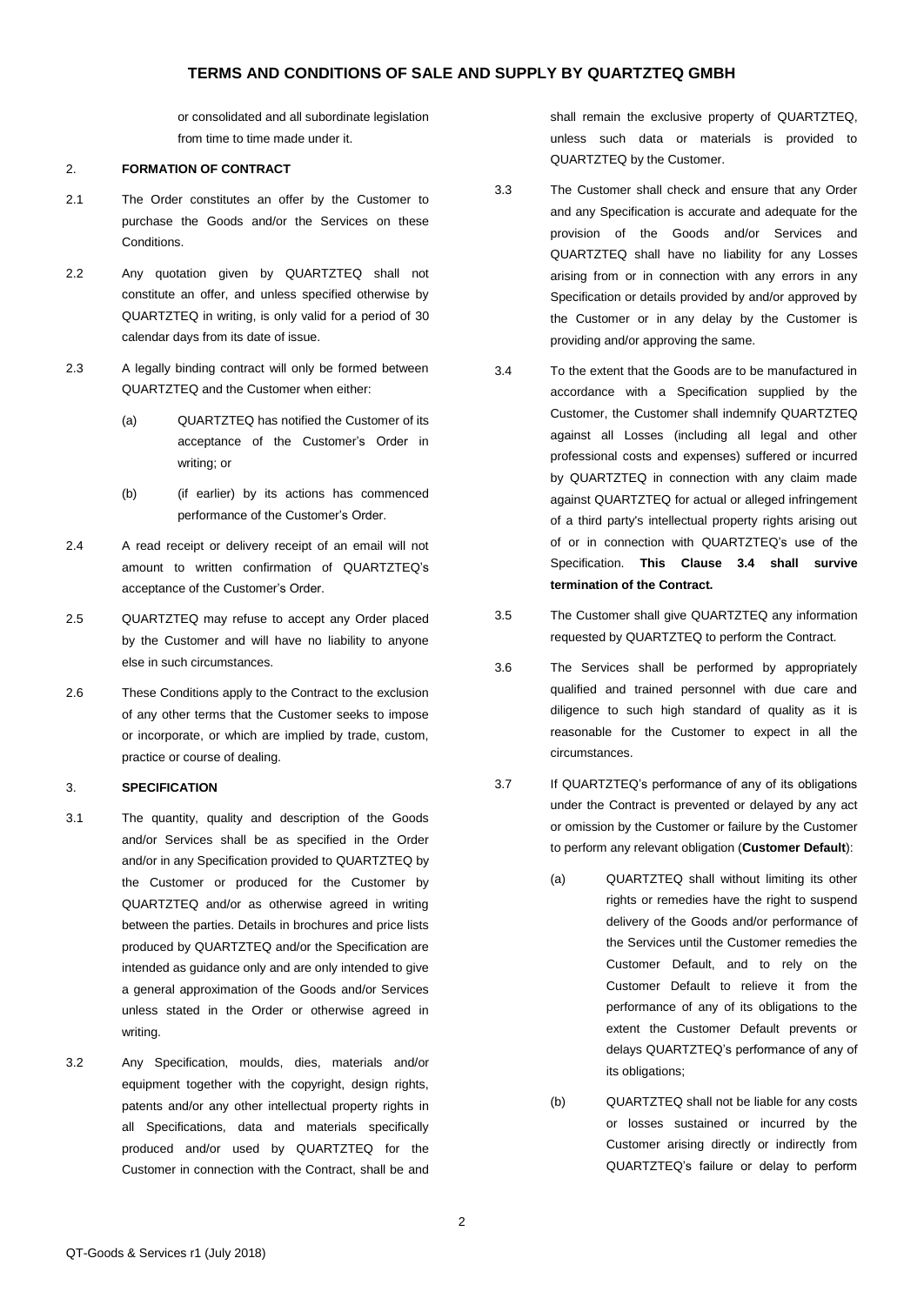any of its obligations as set out in this Clause [3.7;](#page-1-0) and

- (c) the Customer shall reimburse QUARTZTEQ on written demand for any Losses sustained or incurred by QUARTZTEQ arising directly or indirectly from the Customer Default.
- 3.8 QUARTZTEQ shall comply with all applicable regulations or other legal requirements concerning the manufacture, packaging, packing and delivery of the Goods and the performance of the Services under Swiss law, but it shall be the responsibility of the Customer to ensure the Specification and the Order give sufficient details to QUARTZTEQ to ensure the Goods and Services are compliant with all applicable regulations and other legal requirements in the country of destination requested by the Customer.

#### 4. **CHANGES TO SPECIFICATION BY QUARTZTEQ**

4.1 QUARTZTEQ reserves the right to make any changes to the Specification, Order, Goods and/or Services which are required from time to time by law or any applicable safety or manufacturing requirements provided such changes do not materially affect the quality and/or performance of the Goods and/or Services.

### 5. **IMPORT LICENCES**

- 5.1 Unless otherwise agreed in writing by QUARTZTEQ or specified in the Order, the Customer is responsible for:
	- (a) obtaining, at its own cost, such import licences and other consents in relation to the Goods as are required from time to time and, if required by QUARTZTEQ, the Customer shall make those licences and consents available to QUARTZTEQ prior to the relevant shipment; and
	- (b) ensuring that the delivery of the Goods complies with any other legislation or regulations governing the importation of goods into the country of destination requested by the Customer.

#### 6. **EXPORT COMPLIANCE**

6.1 In order to comply with national and international trade regulations, the parties will support each other and provide all necessary documentation and information (such as relating to the final destination and end use of the items). QUARTZTEQ shall have the right to withdraw from the Contract, without being obliged to pay any compensation to the Customer, if

- (a) the Customer, despite request, does not provide either any or sufficient enough information about the final destination and the end use of goods
- (b) QUARTZTEQ obtains knowledge of an unintended end use;
- (c) the Goods and Services are intended for military end use, civil nuclear use or for use in connection with weapons of mass destruction or for missiles capable of delivering such weapons; or
- (d) a possibly illegal or unlicensed export or an infringement of embargo rules cannot be fully ruled out.

## 7. **DELIVERY AND PERFORMANCE**

- 7.1 Delivery of the Goods will be made in accordance with the Incoterm specified in the Order to the Delivery Location, in the absence of which it shall be made by the Customer collecting the Goods from QUARTZTEQ's premises within 7 calendar days from QUARTZTEQ notifying the Customer that the Goods are ready for collection.
- 7.2 QUARTZTEQ will use its reasonable endeavours to achieve delivery and/or performance by the Delivery Date specified in the Order but each such date is to be treated as an estimate only and time shall not be of the essence of the Contract.
- <span id="page-2-0"></span>7.3 If for any reason (other than a Force Majeure Event or a Customer Default) QUARTZTEQ fails to provide the Goods and/or Services in accordance with the desired Delivery Date specified in the Order, the Customer may, by way of liquidated damages, deduct from the price the Liquidated Damages Sum for each day or week (being the sum and frequency as specified in the Order or in the absence of any specified figure being 0.25% of the Contract Price per week) that the Delivery Date is delayed up to a maximum of the percentage specified in the Order (or in the absence of such maximum figure being no more than 5% of the total Contract Price). The Customer and QUARTZTEQ both acknowledge and confirm that any such deduction is a genuine pre-estimate of the damage and loss likely to be suffered by the Customer as a result of the failure to meet the desired Delivery Date. Such deduction shall be the Customer's sole and exclusive remedy for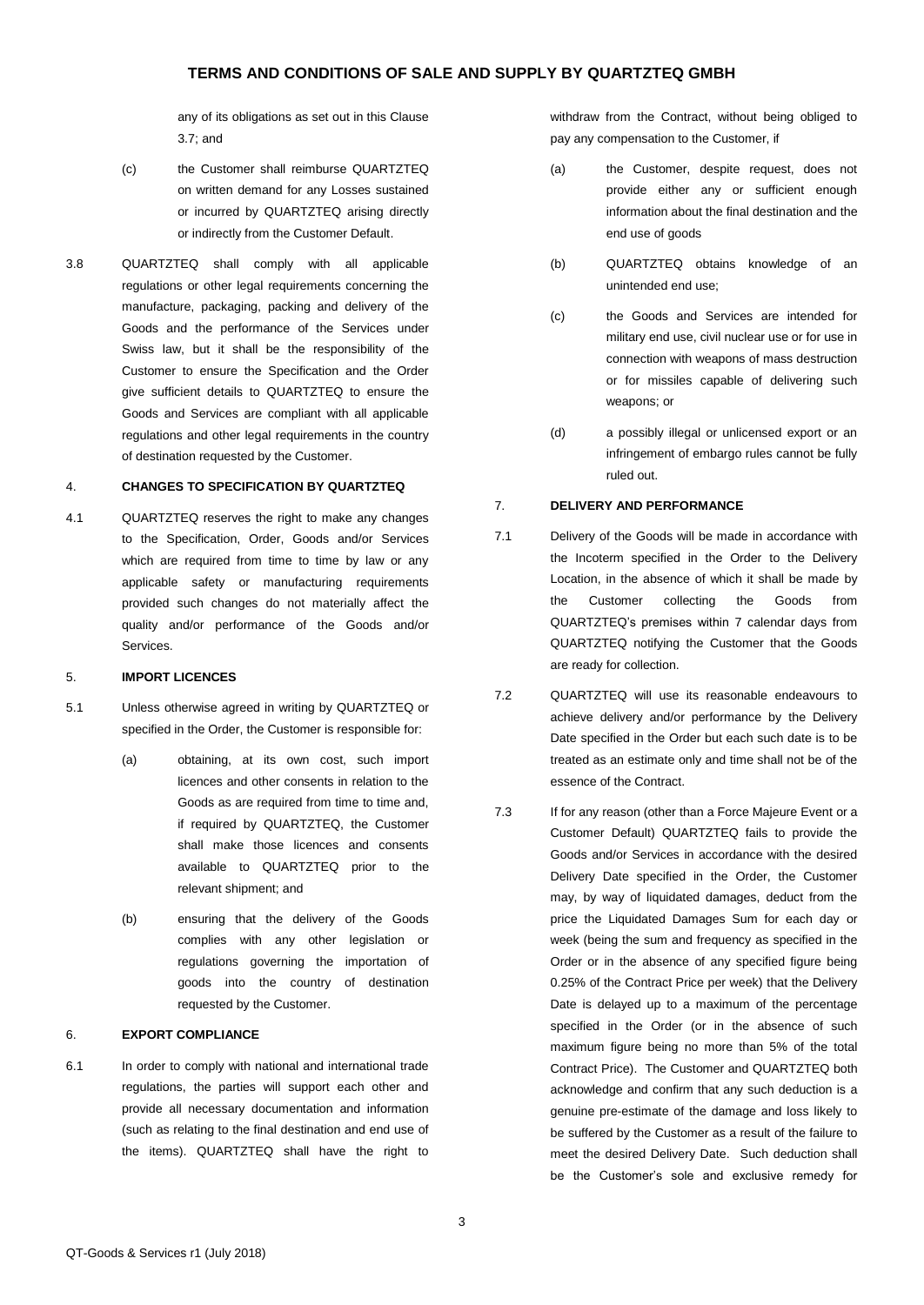QUARTZTEQ's failure to provide the Goods and/or Services by the desired Delivery Date.

- 7.4 The Customer will have no right to reject or object to the Goods and/or Services and will have no right to rescind for late performance unless the due date for performance has passed and the Customer has served on QUARTZTEQ a written notice requiring the Contract to be performed giving the QUARTZTEQ no less than 30 calendar days in which to do so and the notice has not been complied with.
- 7.5 QUARTZTEQ may deliver the Goods by separate instalments and/or perform the Services in stages as set out in the Order and each delivery and/or stage shall constitute a separate and distinct contract which QUARTZTEQ shall be entitled to invoice separately. Failure by QUARTZTEQ to deliver any instalment or perform any stage shall not entitle the Customer to treat the Contract as a whole as repudiated and/or terminated.
- 7.6 If the Customer fails to take delivery of the Goods or fails to allow performance of the Services then without prejudice to any other right or remedy available to QUARTZTEQ, QUARTZTEQ may:
	- (a) withhold delivery and/or performance of any other Goods and/or Services;
	- (b) store the Goods until actual delivery and charge the Customer for the reasonable costs (including insurance) of storage; and/or
	- (c) sell the Goods at the best price readily obtainable and (after deducting all reasonable storage and selling expenses) account to the Customer for the excess over the price under the Contract or charge the Customer for any shortfall below the price under the Contract.
- 7.7 If the Customer fails to take delivery of the ordered Goods or fails to allow performance of the ordered Services the Customer will indemnify and keep indemnified QUARTZTEQ against any and all Losses (including increased administration and legal costs on a full indemnity basis) incurred and/or suffered by QUARTZTEQ as a result.

#### 8. **NON-DELIVERY**

8.1 The quantity of any consignment of Goods as recorded by QUARTZTEQ on despatch from QUARTZTEQ's place of business shall be conclusive evidence of the quantity received by the Customer on delivery unless the Customer can provide conclusive evidence proving the contrary.

- 8.2 QUARTZTEQ shall not be liable for any non-delivery of Goods (even if caused by QUARTZTEQ's negligence) unless the Customer gives written notice to QUARTZTEQ of the non-delivery within 5 calendar days of the date when the Goods would in the ordinary course of events have been received.
- 8.3 Any liability of QUARTZTEQ for non-delivery of the Goods shall be limited to replacing the Goods within a reasonable time or issuing a credit note at the pro rata Contract rate against any invoice raised for such Goods.

#### 9. **SITE FOR SERVICES**

- 9.1 To enable QUARTZTEQ to perform the Services the Customer will at its own cost provide the following in respect of the site where the Services are to be performed:
	- (a) sufficient and suitable access to the site;
	- (b) a safe area which complies with all applicable statutory and other regulations and codes of practice to enable performance of the Services; and
	- (c) all necessary health and safety policies applicable to the site and to QUARTZTEQ's personnel whilst performing the Services.

## 10. **CANCELLATION**

10.1 No Order which has been accepted by QUARTZTEQ may be cancelled by the Customer except with QUARTZTEQ's prior written agreement and on terms that the Customer shall indemnify and keep indemnified QUARTZTEQ in full against any and all Losses (including the cost of all labour and materials used) incurred and/or suffered by QUARTZTEQ as a result of cancellation.

## 11. **POSTPONEMENT**

- 11.1 QUARTZTEQ will be under no obligation to do so but may comply with a reasonable request by the Customer to postpone delivery of the Goods and/or performance of the Services.
- 11.2 If delivery of the Goods and/or performance of the Services is postponed at the Customer's request the Customer shall indemnify and keep indemnified QUARTZTEQ in full against any and all Losses (including increased administration and legal costs on a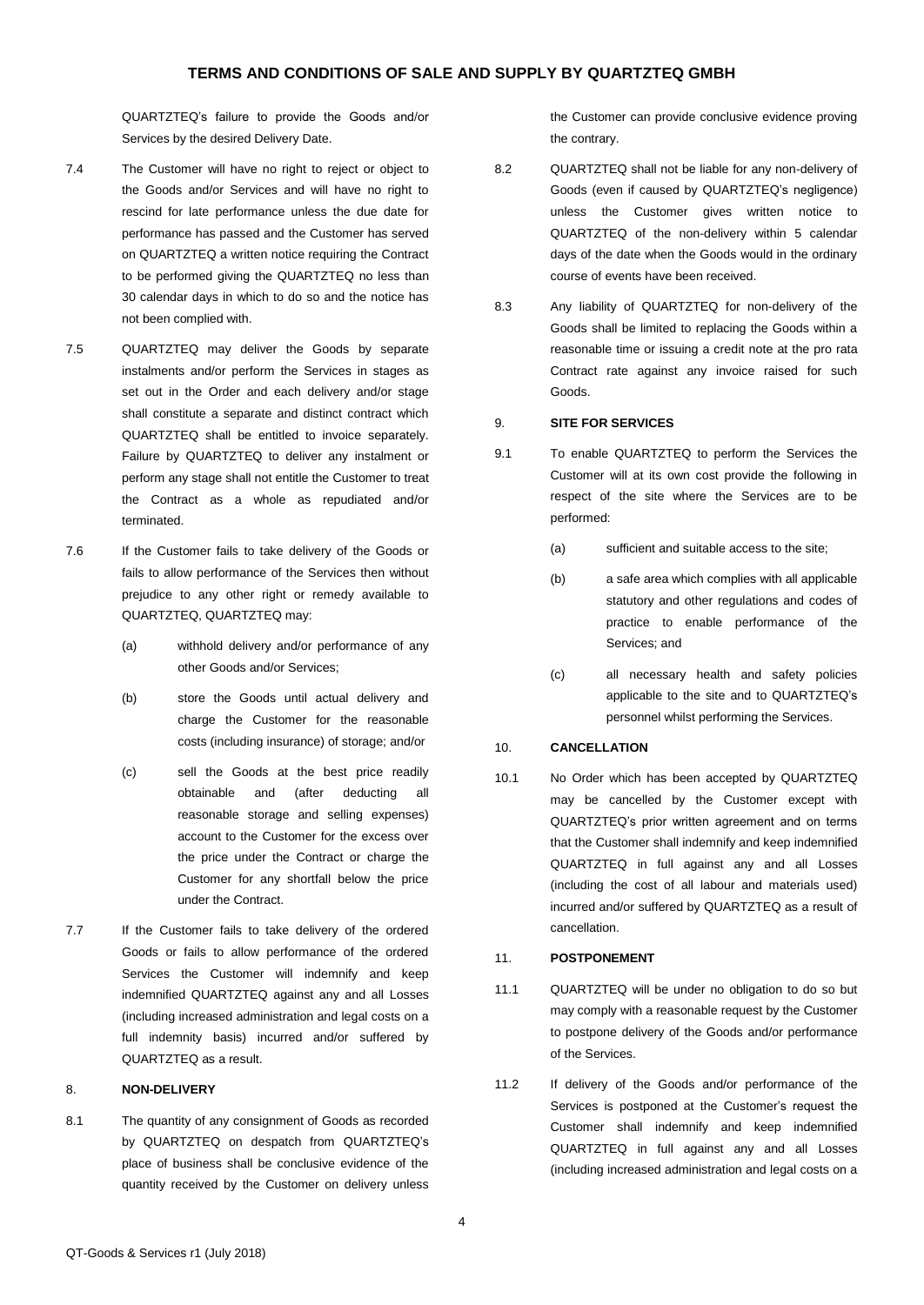full indemnity basis as well as any storage costs and associated insurance costs) suffered and/or incurred by QUARTZTEQ as a result and shall also pay for the Goods and/or Services as if delivery and/or performance had not been postponed.

- 12. **PRICE**
- 12.1 Unless otherwise agreed in writing the price of the Goods and/or for performance of the Services shall be the Contract Price as stated in the Order.
- 12.2 All prices or rates specified are exclusive of any applicable VAT or other applicable sales taxes or duties which shall be payable by the Customer where applicable.

### 13. **PAYMENT**

- 13.1 The Customer will pay the Contract Price for the Goods and/or Services at the frequency, in the installments and in the currency as specified in the Order or QUARTZTEQ's quotation, in the absence of which payment shall be made within 30 calendar days of the date of invoice and QUARTZTEQ shall be entitled to issue such invoice on or at any time after delivery of the Goods and performance of the Services or in the event of the Customer failing to accept delivery or permit performance the due date for such delivery and performance. In any case, QUARTZTEQ shall be entitled to demand payments in advance.
- 13.2 Time for payment shall be of the essence of the Contract.
- 13.3 All amounts due under this Contract shall be paid by the Customer to QUARTZTEQ in full without any setoff, counterclaim, deduction or withholding (other than any deduction or withholding of tax as required by law).
- 13.4 If the Customer fails to make any payment on the due date then without prejudice to any other right or remedy QUARTZTEQ may have QUARTZTEQ shall be entitled to:
	- (a) immediately cancel the Order and suspend delivery and/or performance of any other Orders;
	- (b) appropriate any payment made by the Customer to such Order as QUARTZTEQ may think fit;
	- (c) charge interest from the due date until payment in full is made (both before and after judgment) on the amount unpaid at the rate of 5% (five percent).

#### 14. **RISK**

- 14.1 Risk in the Goods and of damage to or loss of the Goods shall pass to the Customer:
	- (a) in the case of Goods to be delivered at QUARTZTEQ's premises at the time when QUARTZTEQ notifies the Customer that the Goods are available for collection; or
	- (b) in the case of Goods to be delivered otherwise than at QUARTZTEQ's premises at the time of delivery or if the Customer wrongfully fails to take delivery of the Goods the time when QUARTZTEQ has tendered delivery of the Goods; or
	- (c) in the case of Goods utilised in the performance of Services once utilised in the Services.

### <span id="page-4-0"></span>15. **TITLE**

- 15.1 Despite delivery of the Goods and risk having passed to the Customer, title and ownership in the Goods shall remain with QUARTZTEQ until it has received payment in full and cleared funds for:
	- (a) the Goods and the Services; and/or
	- (b) all other goods and services agreed to be provided by QUARTZTEQ to the Customer for which payment is then due under this and any other agreement.
- 15.2 Until such time as title in the Goods passes to the Customer the Customer shall:
	- (a) hold the Goods as QUARTZTEQ's fiduciary agent and bailee;
	- (b) keep the Goods stored in a secure and satisfactory condition separate from all other goods of the Customer and/or third parties and clearly marked in such a way as to be readily identifiable as QUARTZTEQ's property;
	- (c) not alter, remove, destroy or obscure any identifying marks, logos or packaging on or relating to the Goods; and
	- (d) keep the Goods insured for the price at which the Goods were sold to the Customer against all insurable risks and the Customer shall hold any proceeds of such policy of insurance in relation to the Goods on trust for QUARTZTEQ.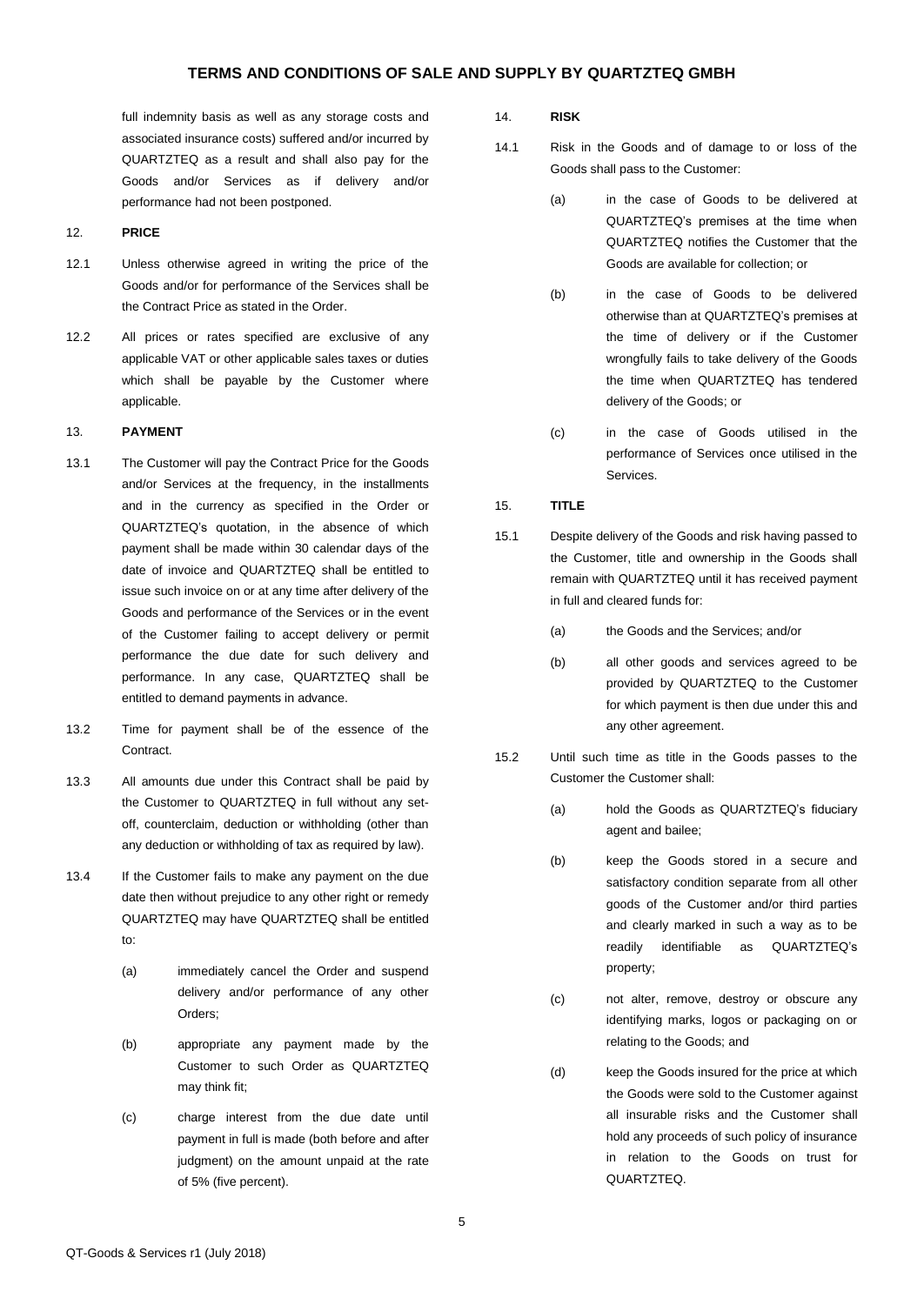- 15.3 The Customer may resell the Goods prior to title and ownership having passed provided such sale is in the ordinary course of the Customer's business at full market value and that such sale is a sale of QUARTZTEQ's property on the Customer's own behalf acting as principal.
- 15.4 QUARTZTEQ shall be entitled to recover payment for Goods despite ownership not having passed.
- 15.5 The Customer grants QUARTZTEQ's employees and/or agents the right to enter the Customer's premises or any other premises where the Goods are or may be stored in order to confirm the Customer's compliance with this Clause [15](#page-4-0) (Title) and/or, if the Customer's right to possession has ceased, to recover the Goods.
- 15.6 The Customer shall not be entitled to pledge or in any way charge by way of security for any indebtedness any of the Goods which remain the property of QUARTZTEQ and if the Customer does so all moneys owing by the Customer to QUARTZTEQ shall (without prejudice to any other right or remedy of QUARTZTEQ) immediately become due and payable.

#### 16. **CONFIDENTIALITY**

Neither party shall use and/or disclose any confidential information which is acquired by it about the other party's business and/or given by one party to the other party and/or generated by one party using the other party's confidential information except in the proper performance of this Contract. This clause shall survive termination of the Contract.

#### 17. **WARRANTY**

- <span id="page-5-0"></span>17.1 Subject to Clause [17.4](#page-5-1) below, QUARTZTEQ warrants to the Customer that the Goods and Services will correspond in all material respects with the Specification at the time of delivery and will be free from material defects in design, materials and/or workmanship for the duration of the Warranty Period (or in the absence of such period being specified in the Order the period of 12 months) running from:
- 17.2 in the case of Goods, the date of shipment from QUARTZTEQ's premises of the Goods to the Customer; and/or
- 17.3 in the case of Services, the date of completion of the performance of the Services.
- <span id="page-5-1"></span>17.4 Customer shall inspect the condition of the Goods and Services as soon as feasible in the normal course of

business and, if he discovers defects for which QUARTZTEQ is liable under warranty, shall notify QUARTZTEQ without delay.

- 17.5 QUARTZTEQ shall have no liability under the warranty in Claus[e 17.1](#page-5-0) above in respect of:
- 17.6 any defect in the Goods and Services arising from QUARTZTEQ's compliance with any instructions and/or Specification supplied and/or approved by the Customer;
- 17.7 any faults and/or defects caused by fair wear and tear, wilful damage, abnormal working conditions, failure to follow QUARTZTEQ's instructions, misuse, alteration and/or repair of the Goods and Services without QUARTZTEQ's prior written approval and/or improper maintenance or negligence on the part of the Customer or a third party;
- 17.8 Goods and Services in respect of which the total price has not been paid by the due date for payment; and
- 17.9 those parts, materials and/or equipment which are not manufactured by QUARTZTEQ in respect of which the Customer shall only be entitled to the benefit of such warranty or guarantee as is given by the manufacturer to QUARTZTEQ.
- <span id="page-5-2"></span>17.10 If any of the Goods and Services are defective and are covered by the warranty in Clause [17.1](#page-5-0) above QUARTZTEQ shall at its sole option either repair the Goods or supply replacement Goods and Services or refund the price which has been paid by the Customer for the defective Goods and Services. Such repair, replacement or refund shall be the Customer's sole remedy in respect of any claims it has under the warranty given by QUARTZTEQ in Claus[e 17.1](#page-5-0) above.
- 17.11 At QUARTZTEQ's reasonable request the Customer must return to QUARTZTEQ any alleged defective Goods for inspection and/or procure sufficient access to the premises at which any alleged defective Services have been performed to enable inspection.
- 17.12 Any work carried out by QUARTZTEQ, including but not limited to an inspection of the Goods and/or a visit to inspect Services, which is not covered by the warranty in Clause [17.1](#page-5-0) will be charged for at QUARTZTEQ's normal rate on a time and materials basis.
- 17.13 The Customer shall procure sufficient access to the premises at which any Goods are held and Services have been performed to enable QUARTZTEQ to reperform Services in accordance with Claus[e 17.10.](#page-5-2)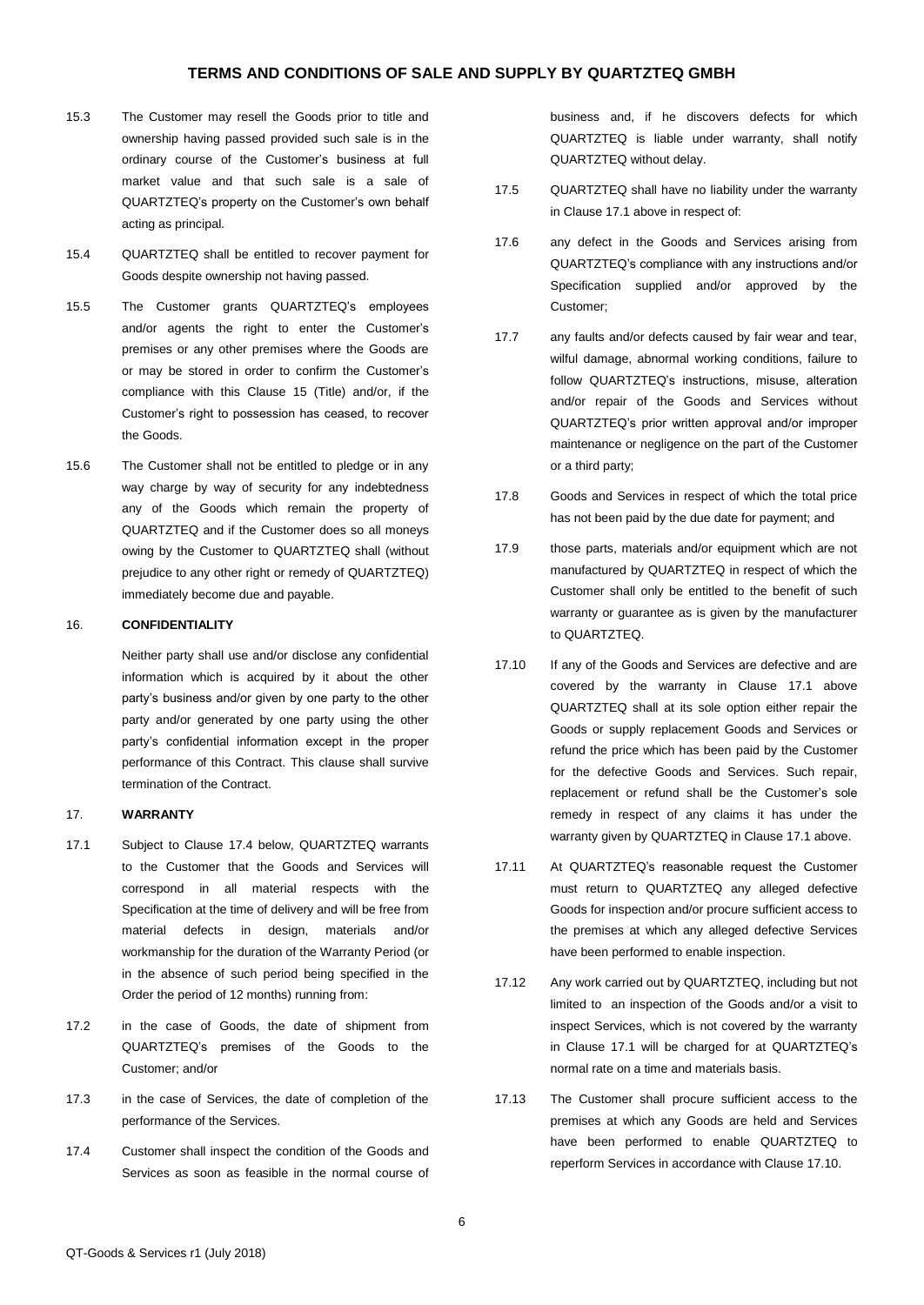17.14 Such repair, replacement or refund shall be provided by QUARTZTEQ within a reasonable period of time of QUARTZTEQ being notified of the defect provided it is notified by the Customer immediately or within 30 calendar days at the latest of the defect becoming apparent or when it should reasonably have become apparent to the Customer.

### 18. **LIMITATION OF LIABILITY**

- 18.1 Any liability of QUARTZTEQ is excluded to the extent permitted by law. Therefore, QUARTZTEQ shall not be liable for any loss or damage suffered by the Customer arising under or in connection with this agreement, whether in contract or tort or otherwise, caused by ordinary negligence.
- 18.2 Any liability of QUARTZTEQ for any loss or damage suffered by the Customer caused by QUARTZTEQ's associates, employees and/or auxiliary persons is explicitly excluded.
- 18.3 QUARTZTEQ's total liability to the Customer under this Contract shall not exceed the Contract Price.
- 18.4 QUARTZTEQ shall have no Losses to the Customer for any:
	- (a) loss of profits;
	- (b) depletion of reputation and goodwill;
	- (c) loss and/or corruption of data and systems;
	- (d) pure economic losses;
	- (e) special damages;
	- (f) aggravated, punitive and/or exemplary damages;
	- (g) consequential and/or indirect losses; and/or
	- (h) interruption of business, loss of business, contracts and/or opportunity.
- 18.5 Except for the financial cap on liability which shall apply only once in respect of all types of liability, each of the limitations and/or exclusions set out in this Contract shall be deemed to be repeated and apply as a separate provision for each of:
	- (a) liability in contract (including fundamental breach);
	- (b) liability in tort (including negligence);
	- (c) liability for breach of statutory duty; and
- (d) liability for breach of law and/or any other legal basis.
- 18.6 QUARTZTEQ shall have no liability to the Customer for defective Goods and Services to the extent the defect is caused or contributed to by the Customer and/or by the Customer's continued use of defective Goods and Services after the defect has become apparent or suspected or should reasonably have been apparent or suspected by the Customer.
- 18.7 All other warranties or conditions (whether express or implied) as to quality, condition, description, compliance with sample or fitness for purpose (whether statutory or otherwise) other than those expressly set out in these Conditions are excluded from this Contract to the fullest extent permitted by law.

### 19. **TERMINATION**

- 19.1 Either party may immediately terminate the Contract by written notice if the other party:
	- (a) breaches the terms of the Contract (and if remediable the breach has not been remedied within 30 calendar days of receiving notice requiring it to be remedied);
	- (b) persistently breaches any one or more terms of the Contract;
	- (c) fails to make any payment when due;
	- (d) is declared or becomes insolvent or bankrupt, has a moratorium declared in respect of any of its indebtedness, enters into administration, receivership, administrative receivership or liquidation or threatens to do any of these things, take or suffer any similar action in any jurisdiction or any step is taken (including without limitation the making of an application on the giving of any notice) by it or by any other person in respect of any of these circumstances (except for the purposes of amalgamation or reconstruction and in such manner that the resulting company effectively agrees to be bound by or assume the obligations imposed on that other party under this Contract);
	- (e) ceases or threatens to cease to carry on business; and/or
	- (f) appears reasonably to the other party to be about to suffer any of the above events.
- 19.2 If QUARTZTEQ has the right to terminate the Contract: